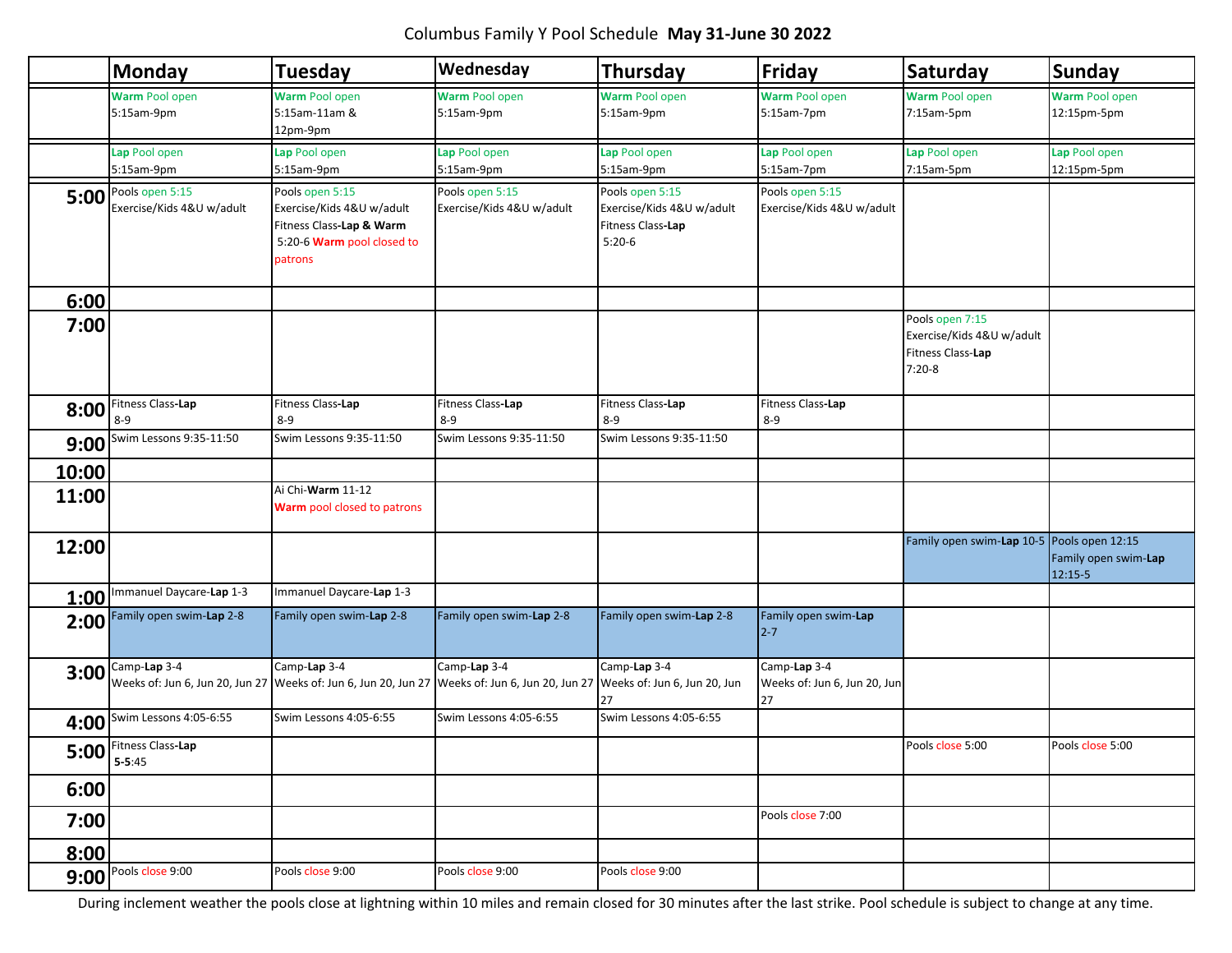# Columbus Family Y Pool Schedule **May 31-June 30 2022**

#### **Lap Swimming**

Lap swimming is a great way to exercise. Swimming for exercise is easy on the joints and muscles and is often times used as a therapy and/or substitute for out of water exercise. There are many different strokes that can be used for lap swimming. There will be swim lanes reserved at most times for those wishing to use them. If lanes are not being used, water-walkers and other programs are able to use the designated pool space until a lap swimmer arrives and needs the lane. Please keep in mind that during high traffic times you may be asked to share a lane with other patrons. Lap swimming is free for those with a membership and no additional charge for those whom pay a day fee.

## **Water Walking**

Water walking can be a great form of exercise and/or therapy. Water's buoyancy reduces the impact on joints and working out in the water can help improve cardiovascular fitness, balance and range of motion. Water also has greater resistance than air, which means walking in water requires more effort and ultimately burns more calories than walking on land. Most prefer to walk in waist-deep to chest-deep water walking forward, backward, and side-to-side. You are able to use the warm-water pool anytime it is not reserved for a program. There will be designated times/days where the lap pool will be available to those who wish to use cooler water for their work-out/therapy. Water-walking is free for all members and those paying a day fee.

#### **Family Open Swim**

Family open swim is a time anyone is allowed to come splash in the pool. Please be courteous to the lap swimmers. There will be reserved lanes for those who are exercising during this time. Open swimmers are not permitted to play in these lanes. Each child under the age of 11 years will need to take a Swim Test prior to swimming. The Swim Test helps ensure the safety of each person using our pools by doing a quick assessment of their swim ability. An adult or caregiver 16 years and over is required to be in the pool with children 6 years and younger. Family open swim is free for all members and those paying a day fee.

## **Adult and Child**

We have found that many adults want to expose their little ones to the life of aquatics at a young age without the loud, splashing and excited older children during open swim times. Your Columbus YMCA would like to welcome adults and their little ones to quiet, relaxing play time without the older kids. Adults are invited to bring their young ones (age 0-4 years) any time the warm pool and/or lap pool are open to all patrons.

The YMCA recommends that infants no yonger than 6 months of age use the water. Please consult with your physician to see if swimming is right for your child; this program is free of cost and no instructor is provided.

Note: Certified swim diapers are required for anyone not completely toilet trained. They will be available for purchase at the front desk as needed.

# **Pools Open**

When one or both pools are listed on the schedule as "open" it means that members and those paying a day fee are allowed to use a pool for personal exercise. It does **NOT** mean childeren 5 years + and adults can come play in the lap pool, that is during **Family Open Swim Time ONLY**. Children 5 years +, such as those on swim team, are allowed to lap swim.

# **Fitness Class**

These are times that aqua classes are offered. These classes are free of charge to members and those paying the day fee. They take up varying amount of space in the Lap Pool. Lanes will be available, but patrons may have to share.

# **Ai Chi**

This is a specialty class in our Warm Pool offered in conjunction with Columbus Community Hospital. This class does have a fee and registration as space is limited. Please see the front desk for details. The Warm Pool is closed during the class.

During inclement weather the pools close at lightning within 10 miles and remain closed for 30 minutes after the last strike. Pool schedule is subject to change at any time.